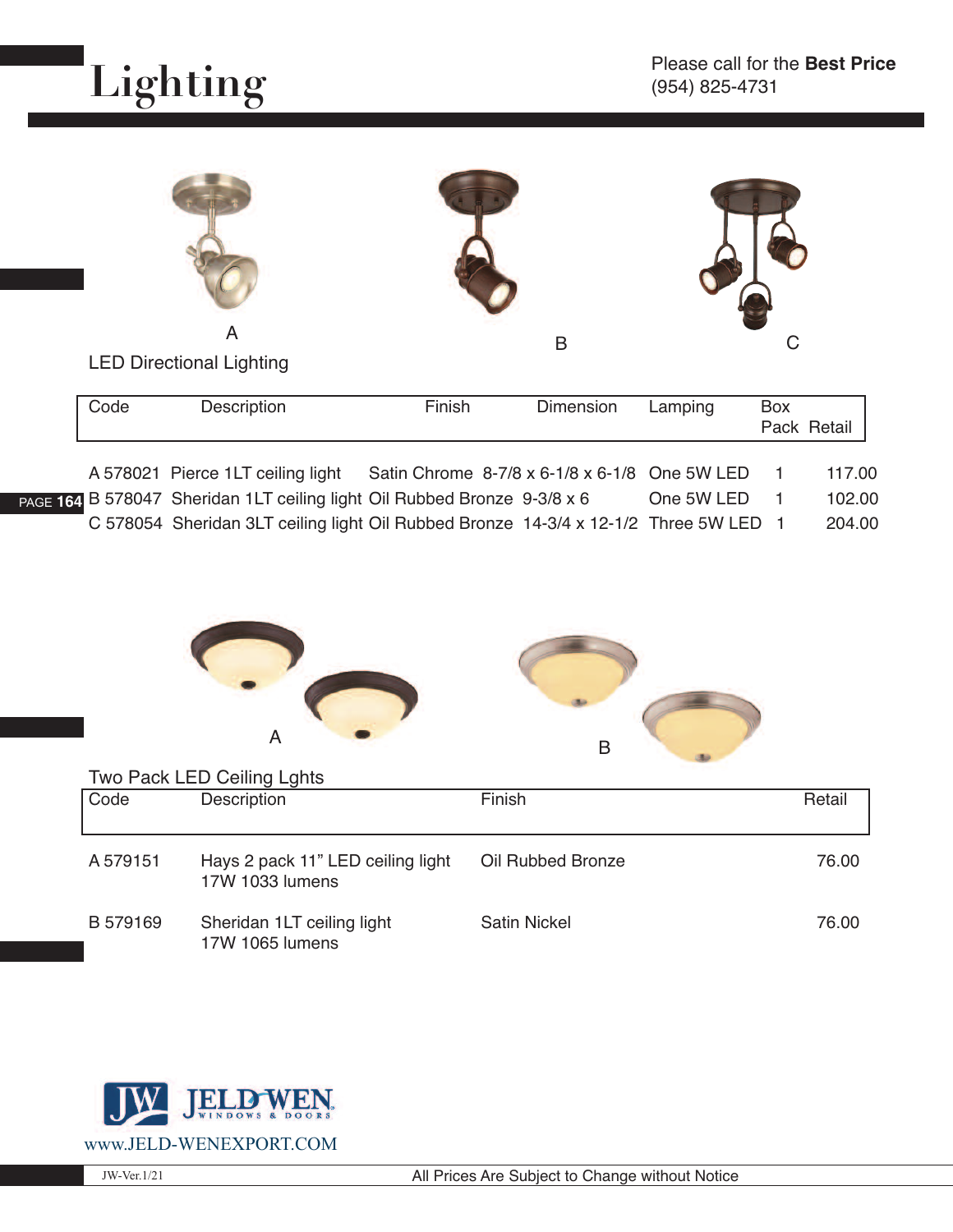#### Please call for the **Best Price** (954) 825-4731

### **Lighting**



#### Torino Collection Brushed Bronze

| Code     | Description                                                                 | Finish | <b>Dimension</b> | Lamping                |        |                 |
|----------|-----------------------------------------------------------------------------|--------|------------------|------------------------|--------|-----------------|
|          |                                                                             |        |                  | Box Pack               | Retail |                 |
|          | A 577353 5LT Chandelier Brushed Bronze Snow Glass 19.5" high x 23" Dia.     |        |                  | 1                      | 383.00 |                 |
|          |                                                                             |        |                  | five 60W M Base Bulbs  |        |                 |
|          | B 577361 3LT Chandelier Brushed Bronze Snow Glass 17.25" high x 19.75" Dia. |        |                  | 1                      | 305.00 |                 |
|          |                                                                             |        |                  | three 60W M Base Bulbs |        |                 |
|          |                                                                             |        |                  |                        |        |                 |
| C 577379 | Pendant 2LT Brushed Bronze Snow Glass 20" high x 14" Sq.                    |        |                  |                        | 230.00 |                 |
|          |                                                                             |        |                  | two 60W M Base Bulbs   |        |                 |
|          |                                                                             |        |                  |                        |        |                 |
| D 577387 | Mini Pendant Brushed Bronze Snow Glass 44" high x 5.25" Dia.                |        |                  | $\overline{2}$         | 104.00 |                 |
|          |                                                                             |        |                  | one 60W M Base Bulb    |        |                 |
|          |                                                                             |        |                  |                        |        |                 |
|          | E 577395 2LT Semi Flush Mount Brushed Bronze Snow Glass 12" high x 13" Sq.  |        |                  | 1.                     | 130.00 |                 |
|          |                                                                             |        |                  | two 60W M Base Bulbs   |        |                 |
|          |                                                                             |        |                  |                        |        |                 |
|          | F 577403 2LT Ceiling Mount Brushed Bronze Snow Glass 6.25" high x 13" Sq.   |        |                  | 1.                     | 81.00  | <b>PAGE 165</b> |
|          |                                                                             |        |                  | two 60W M Base Bulb    |        |                 |

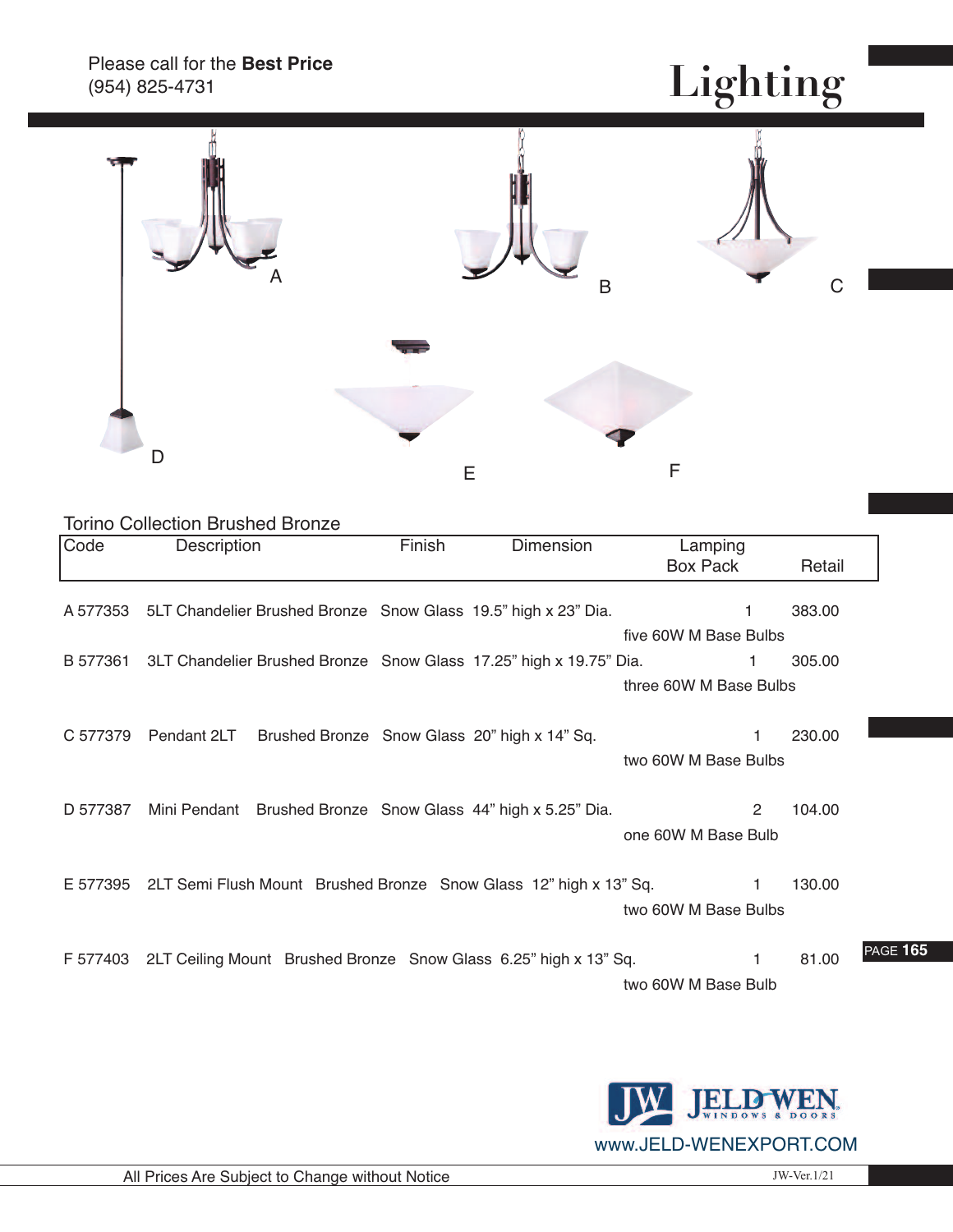



|                 |          | <b>Torino Collection Brushed Bronze</b>                                          |        |           |                       |   |        |
|-----------------|----------|----------------------------------------------------------------------------------|--------|-----------|-----------------------|---|--------|
|                 | Code     | Description                                                                      | Finish | Dimension | Lamping               |   |        |
| <b>PAGE 166</b> |          |                                                                                  |        |           | <b>Box Pack</b>       |   | Retail |
|                 | G 577411 | 1LT Wall Extended Mount Brushed Bronze Snow Glass 15" high x 5.25" Sq.           |        |           | two 60W M Base Bulb   | 6 | 77.00  |
|                 |          | H 577429 1LT Wall Mount Brushed Bronze Snow Glass 8" high x 5.25" wide x 7" Deep |        |           | one 60W M Base Bulb   | 8 | 66.00  |
|                 | 577437   | 2LT Wall Mount Brushed Bronze Snow Glass 8" high x 6.75" Deep                    |        |           | two 60W M Base Bulbs  | 1 | 118.00 |
|                 | J 577445 | 3LT Wall Mount Brushed Bronze Snow Glass 8" high x 22.5" x 6.75" Deep            |        |           | three 60W M Base Bulb |   | 179.00 |
|                 |          | K 577452 4LT Wall Mount Brushed Bronze Snow Glass 8" high x 30.75" x 6.75" Deep  |        |           | four 60W M Base Bulbs |   | 237.00 |

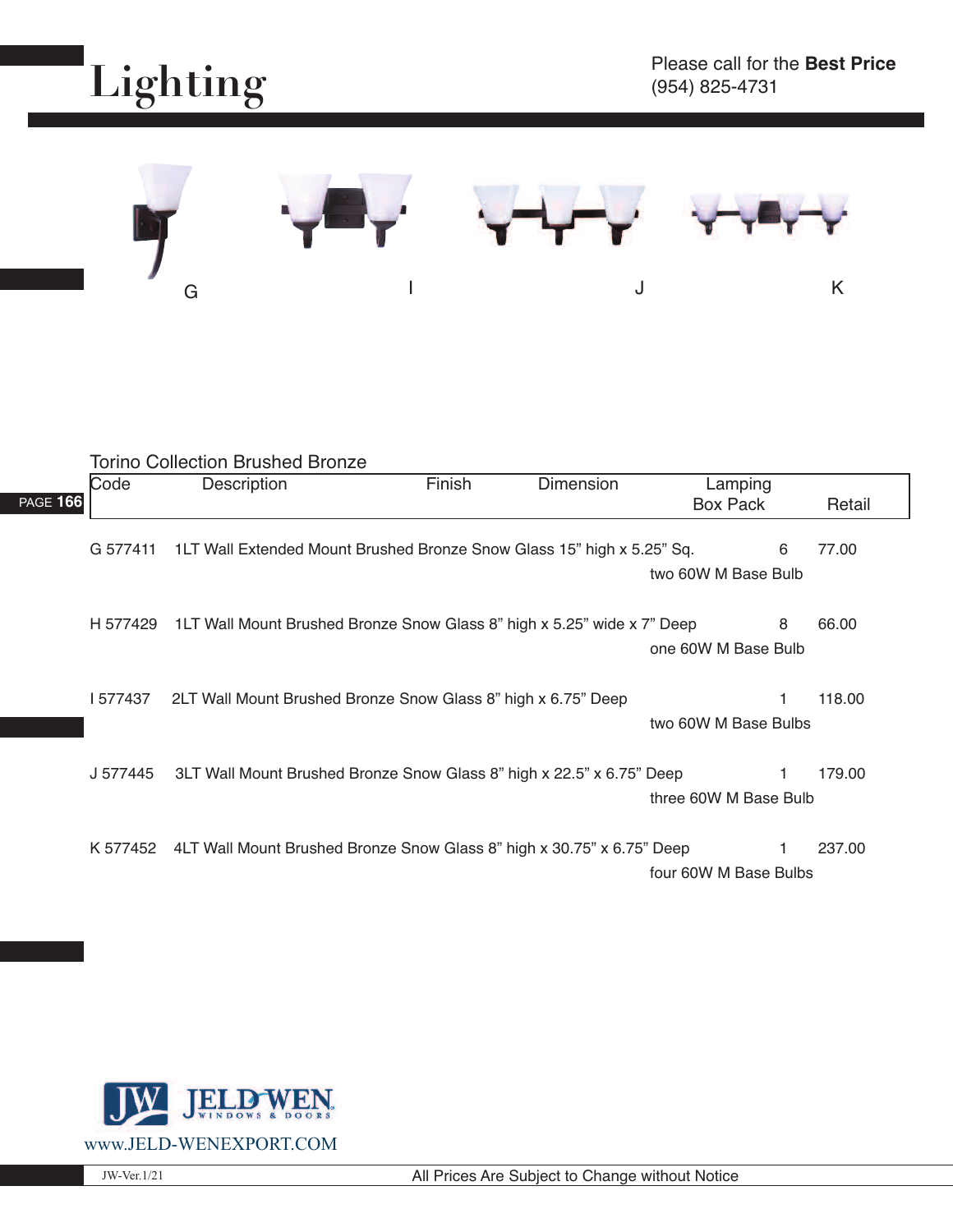## **Lighting**

| A<br><b>Outdoor Lighting</b> | $\mathsf B$                                                              | С<br>Н | D                            | E                |
|------------------------------|--------------------------------------------------------------------------|--------|------------------------------|------------------|
| Code                         | Description                                                              | Finish | Dimension                    | Retail           |
| A-578120                     | Bayfield LED downlight<br><b>Textured Black with Frosted Glass</b>       |        | 6"h x 4-1/2 w x 5-1/8"d      | 140.00           |
| B-517680                     | Trevie uplight LED downlight<br>Oil Rubbed bronze with Light Amber Glass |        | 14-5/8"h x 8 w x 10d         | 123.00           |
| C-519496                     | Millbridge downlight<br>Satin Nickel with Alabaster Glass                |        | 9-1/2"h x 5-1/2 w x 7-1/2"d  | 63.00            |
| D-519488                     | Millbridge downlight<br>Oil Rubbed Bronze with Alabaster Glass           |        | 9-1/2"h x 5-1/2" w x 7-1/2"d | 61.00            |
| E-578419                     | Montrose LED wall light<br><b>Black with Clear Glass</b>                 |        | 8-3/4"h x 5-5/8" w x 4-1/4"d | 140.00           |
| F-507863                     | <b>Coach Downlight</b><br><b>Satin Nickel with Clear Glass</b>           |        | 8"h x 4-1/2" w x 5-5/8"d     | 58.00            |
| G-506576                     | <b>Coach Downlight</b><br>Oil Rubbed Bronze with Clear Glass             |        | 8"h x 4-1/2" w x 5-5/8"d     | 56.00<br>PAGE 16 |
| H-507806                     | Jelly Jar Downlight<br><b>Satin Nickel with Clear Glass</b>              |        | 7-1/2"h x 4-1/2" w x 5-1/4"d | 16.35            |
| I-505198                     | Jelly Jar Downlight<br>Oil Rubbed Bronze with Clear Glass                |        | 7-1/2"h x 4-1/2" w x 5-1/4"d | 16.35            |



<u>W</u>

PAGE **167**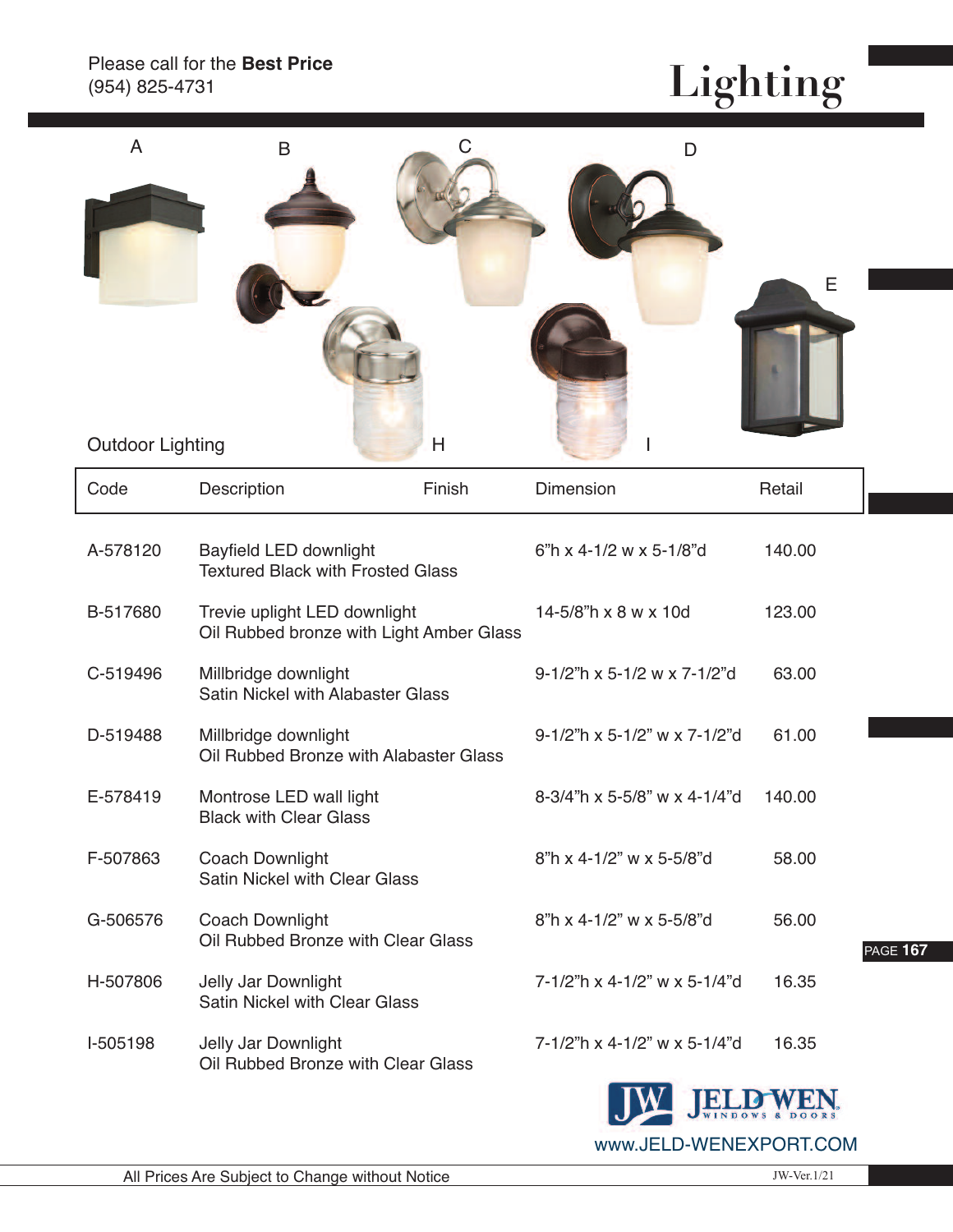# **Lighting**



| <b>Vanity Lighting</b> |                          |                                         |        |  |
|------------------------|--------------------------|-----------------------------------------|--------|--|
| Code                   | Description              | Dimension                               | Retail |  |
|                        |                          | (Satin Nickel with Frosted White Glass) |        |  |
| A-578328               | One light Wall Art       | $9-1/2$ "h x 6-1/2"d                    | 61.00  |  |
| B-578336               | Three light Vanity Light | $9-1/2$ "h x 25"w x 6-1/2"d             | 164.00 |  |
| C-577734               | 12" LED bath bar         | 12"h x 5"w x 4-3/8"d                    | 173.00 |  |
| D-577759               | 24" LED bath bar         | 5"h x $24"w \times 4-3/8"d$             | 215.00 |  |
| E 570929               | Two Light bath bar       | 16"h x 4-3/4"w x 4"d                    | 89.00  |  |
| F 573154               | One Light wall Light     | 10"h x 4-3/4"w x 5"d                    | 68.00  |  |
| G 577528               | Two Light wall bar       | 10"h x 10-1/4"w x 5"d                   | 92.00  |  |
| H 573147               | Three Light vanity light | 10 <sup>"</sup> h x 16-1/2"w x 5"d      | 148.00 |  |
|                        |                          |                                         |        |  |

I 577536 Four Light vanity light 10"h x 22-7/8"w x 5"d 187.00